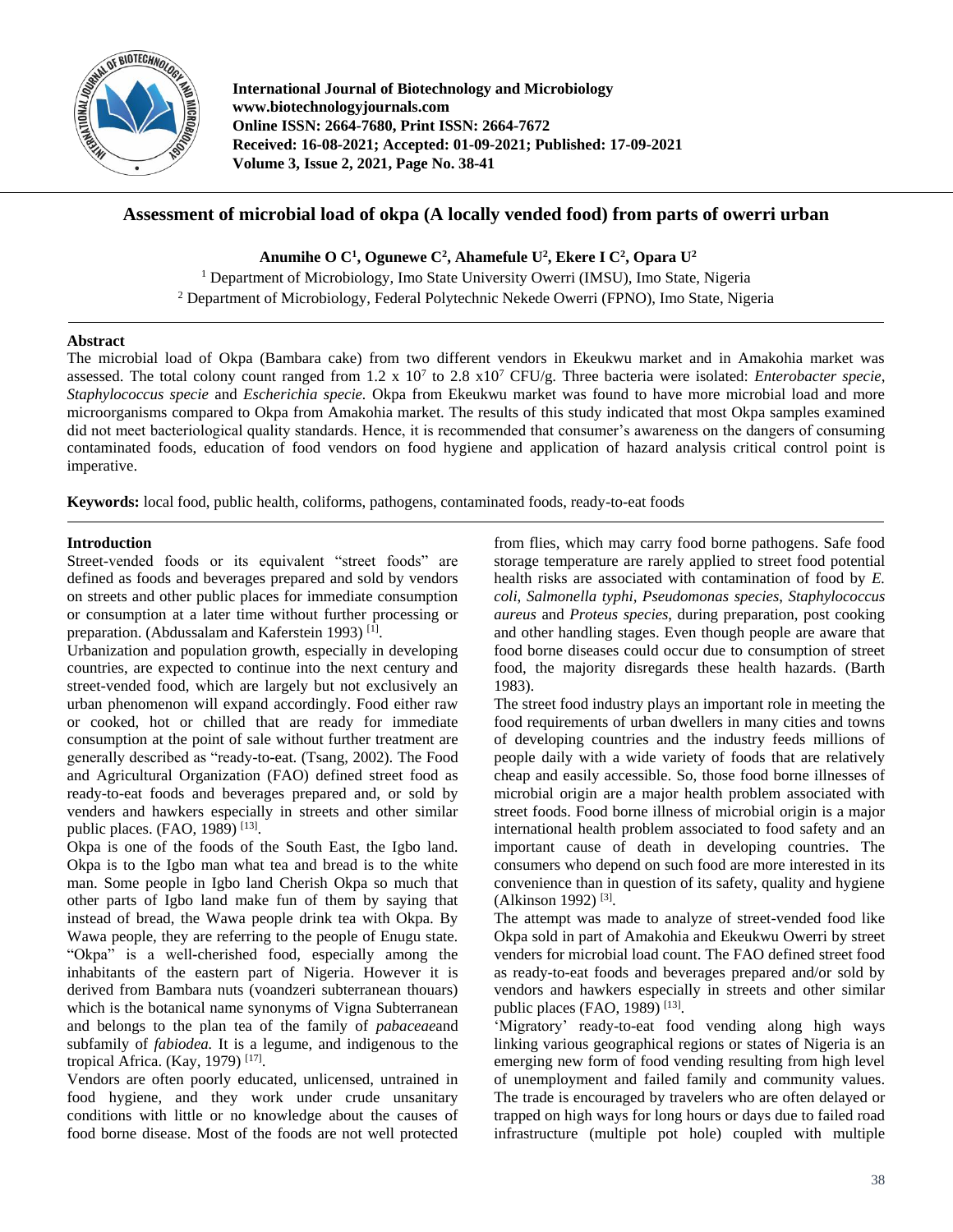security check points necessitated by increase high way robbery, smuggling activities through the high ways and revenue generation by various government agencies. A general observation of our society shows a social pattern characterized by increased mobility due to urbanization, large number of itinerant workers and loss family or home centered activities resulting in large percentage of the population depending on ready-to-eat foods for employment and food. This situation however, has resulted that food sanitary measures and proper food handling have been transferred from individual, parities to the food venders who rarely enforce such practices (Musa and Akande, 2002 Draper, 1996) [11] .

#### **Materials and Methods**

Distilled water, test tubes, petridishes, wireloop, beaker, conical flask, Burnsen burner, autoclave, weighing balance, masking tape, nutrient agar, macConkey agar, mannitol salt agar, sabouraud dextrose agar, hand gloves, face mask, 90% ethanol, spatula, Pasteur pipette, syringe, cotton wool, samples (Okpa; Bambara cake), Incubator.

#### **Methods**

Wholesome samples were collected aseptically in a sample container from the sampling points; Ekeukwu and Amakohia Markets respectively and labeled as A and B. The collected samples are maintained at 4°C to insure viability while it is being transported to the laboratory for analysis.

## **Media preparation**

The following media were prepared according to manufacturer's prescription: nutrient agar media, macconkey agar media, mannitol salt agar media, and sabouraud dextrose agar media respectively.

The agar media in the conical flasks were labeled with masking tape, the lid was covered with the aid of cotton wool and aluminum foil, then banded with masking tape to avoid cross contamination from any source. It was placed in an autoclave for sterilization at 121 °C for 15minutes. After sterilization, the media was be poured (1ml for each) into different petridishes and allowed to cool and solidify. The petridishes were labeled appropriately.

### **Sample preparation and serial dilution**

20g of Sample A from Ekeukwu market Owerri was weighed, and grinded with the addition of distilled water, and was made into slurry. 180ml of distilled water was added to the prepare sample A, to obtain the stock solution. This procedure was repeated for sample B (sample from Amakohia market).

#### **Serial dilution**

10 test tubes were set in a test tube rack and labeled as  $10^{-1}$ ,  $10^{-2}$ ,  $10^{-3}$ ,  $10^{-4}$ ,  $10^{-5}$ ,  $10^{-6}$ ,  $10^{-7}$ ,  $10^{-8}$ ,  $10^{-9}$ , and  $10^{-10}$ respectively. 9mls of distilled water was added to all the test tubes with the aid of a glass pipette. 1 ml of the stock solution labeled A was transferred with the aid of a Pasteur pipette into the first test tube labeled  $10^{-1}$  subsequently, 1ml was transferred from the first test tube to the next test tube labeled  $10^{-2}$  till the last test tube( $10^{-10}$ ). This procedure will be repeated for sample B (Okpa from Amakohia market).

### **Culture (spread plate method)**

 $0.1$ ml of  $10^{-3}$  and  $10-6$  diluents were respectively inoculated on different nutrient media plates. This procedure was also repeated on macconkey, mannitol salt and sabouraud dextrose agar medium respectively for sample A. The inoculums on the media were spread evenly on the surface of the media with the aid of an L-shaped spreader. The media was covered, labeled and incubated upside down at 37 °C for 24hours. This procedure was also repeated for sample B (Okpa from Amakohia market).

#### **Results and Discussion**

**Table 1:** Plate count results of sample A (Ekeukwu market)

| Samples/Media                      | <b>No of Colonies</b> | <b>Microbial Load</b>     |
|------------------------------------|-----------------------|---------------------------|
| $A_1/N$ utrient agar               | 136                   | 1.36 x $10^8$ CFU/g       |
| A <sub>2</sub> /MacConkey agar     | 46                    | $4.6 \times 10^7$ CFU/g   |
| A <sub>3</sub> /Mannitol salt agar | 14                    | $1.4 \times 10^{7}$ CFU/g |
| A4/ Sabouraud Dextrose agar        | 12                    | $1.2x10^7$ CFU/g          |

**Table 2:** Plate count results of sample A (Amakohia market)

| <b>Samples</b>                       |    | No of Colonies   Microbial Load Cell/g |
|--------------------------------------|----|----------------------------------------|
| B <sub>1</sub> /Nutrient agar        |    | $1.2 \times 10^{7}$ CFU/g              |
| B <sub>2</sub> /Maca Conkey agar     | 28 | $2.8 \times 10^{7}$ CFU/g              |
| B <sub>3</sub> /Manitol salt agar    | 77 | $2.2 \times 10^{7}$ CFU/g              |
| B <sub>4</sub> /Sabour dextrose agar |    | $2.1x10^7$ CFU/g                       |

**Table 3:** Morphological Characteristics

| <b>Morphology</b> | <b>Isolate A</b> | <b>Isolate B</b> | <b>Isolate C</b> |
|-------------------|------------------|------------------|------------------|
| Shape             | Circular         | Circular         |                  |
| <b>Size</b>       | Small            | Large            |                  |
| Colour            | Pink             | Golden yellow    | Colourless       |
| Margin            | Complete         | Entire           |                  |
| Elevation         | Slightly raised  | Convex           | Irregular        |
| Texture           | Soft             | Rough            | Thick            |
| Opacity           | Translucent      | Opaque           | Translucent      |

**Table 4:** Biochemical characteristics

| <b>Biochemical test</b> | <b>Isolate A</b> | <b>Isolate B</b> | <b>Isolate C</b> |
|-------------------------|------------------|------------------|------------------|
| Glucose                 |                  |                  |                  |
| Oxidase                 |                  |                  |                  |
| Citrate                 |                  |                  |                  |
| Vogesprauskeur          | NA               | $^{+}$           |                  |
| Coagulase               |                  | $^{+}$           |                  |
| Catalase                |                  |                  |                  |
| Indole                  |                  |                  |                  |
| Methyl red              | $^{+}$           |                  |                  |
| Lactose                 |                  |                  |                  |
| Gram reaction           |                  |                  |                  |
| Suspected               | Escherichia      | Staphylococcus   | Enterobacter     |
| organism:               | specie           | specie           | specie           |

#### **Discussion and Conclusion**

The result obtained is as presented in table 3.1 and 3.2. The microbial count recorded a highest count of 1.36 x 10<sup>8</sup> CFU/ml in sample  $A_1$  and lowest of 1.2 x 10<sup>7</sup> CFU/ml in sample  $B_1$  than, there were growth recorded in sample  $A_2$ ,  $A_3$ ,  $A_4$ , and  $B_2$ ,  $B_3$   $B_4$  high microbial load in Okpa can be attributed to inadequate hygienic measures in production or inadequate processing recontainatic (Diasty and Kaseh, 2009).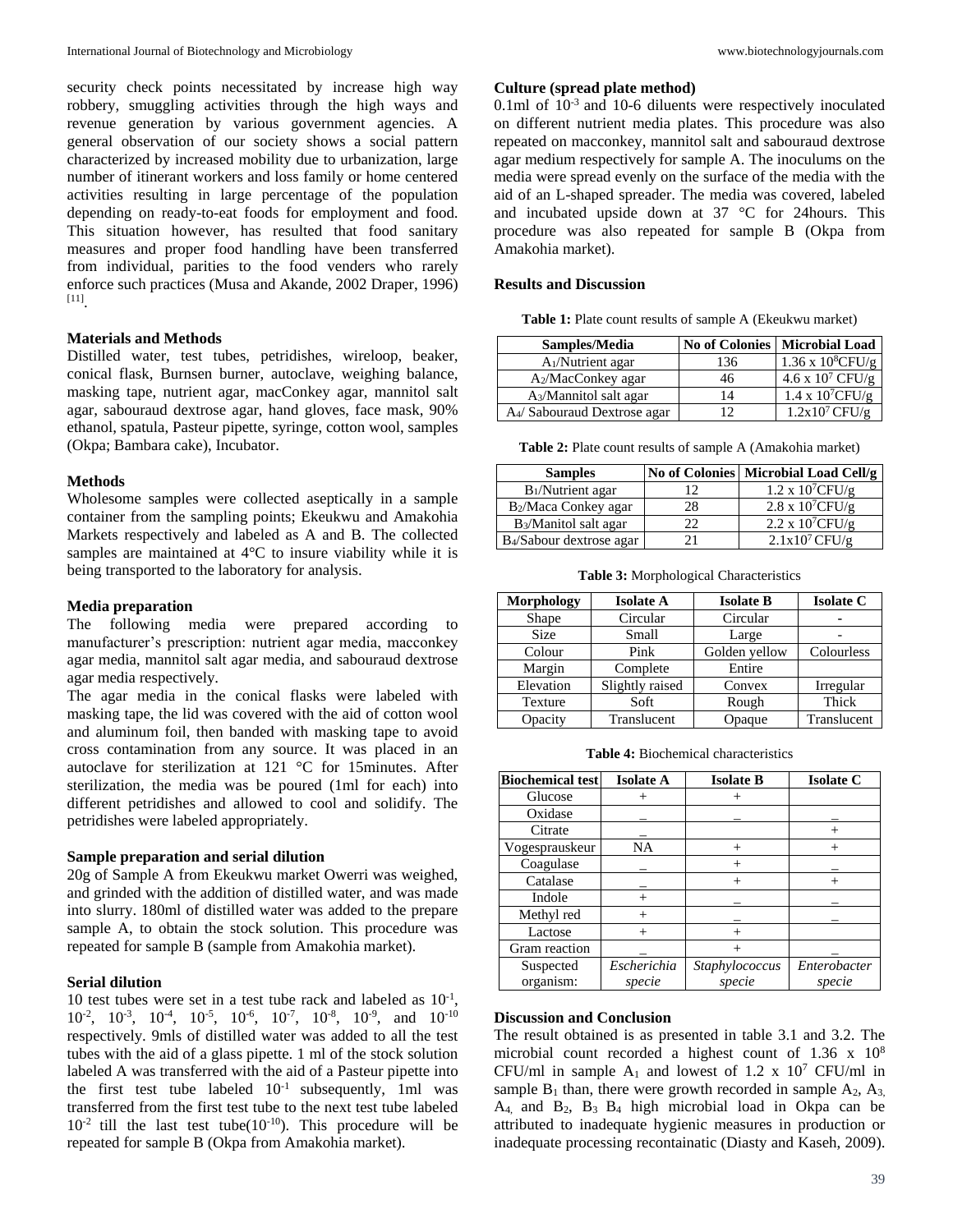The samples recorded counts that ranged from  $1.2 \times 10^7$  to 1.36 x  $10^8$  cell1ml which fell above the acceptable limit of  $10^3$ to 10<sup>4</sup> as in the guide lines for the microbiological quality of Okpa food sample at point of sale (Gilbert, 2000), the count recorded was an indication of contamination of the product either during packaging or at the preparatory stage or during handling.

Species of *Escherichia, Enterobacter* and that of *Staphylococcus* were identified from the samples. The presence of *Staphyloccocus specie* could be contamination from the mouth saliva as reported by (Younus, 2009). The presence of *Escherichia specie* was reported to be Entero pathogenic (*Escherichia coli),* and this have been incriminated as a potential food poisoning agent and are associated with infantile diarrhea and gastroenteritis in adults (Okpalago, 2008).

In most foods, the total bacterial count is often an indication for the sanitary quality, safety and utility of foods. It may reflect the conditions under which the product is manufactured such as contamination of raw materials and ingredients, the effectiveness of processing and the sanitary conditions of equipment and utensils at the processing points (ICMSF, 1986).

The biochemical test result was presented in table 3.4. The isolated colonies were subjected to gram reaction, indole, coagulase, catalase, citrate, vogesproskaur, methyl red, lactose, oxidase and glucose tests respectively*. Enterobacter specie*showed positive to catalase test, vogesprauskeur test, and citrate test while negative to coagulase, indole, oxidase and methyl red test, it also tested negative for gram reaction. *Escherichia specie* showed positive for indole, glucose, methyl red, and lactose tests, while negative for oxidase, citrate, coagulase and catalase tests, it also tested negative for gram reaction. *Staphylococcus specie* showed positive in vogesprauskeur, coagulase, catalase, methyl red, and lactose test, it also tested positive for gram reaction. While negative results were observed with the same isolate on indole and oxidase testes respectively. The overall results of this study indicate that, majority of the street vended Okpa in many parts of the city showed contamination with microorganisms. Based on the results from this study, there is need for strict hygienic measures to be applied during production, processing and distribution of Okpa and its products to avoid contamination. Periodic factory inspection must be done by regulators in the food industry such as NAFDAC, SON and CPC to checkmate the problem of poor hygiene and to apply sanctions where necessary.

#### **Conflict of interest**

The authors declared that there are no conflict of interest regarding the publication of this manuscript

### **References**

- 1. Abdussalam M, Kaferstein. Safety of Street Foods World Health Forum,1993:14:191-194.
- 2. Akinjaju O, Enude OJ. Properties of Bambara (Voandzeia Subterrunean Thour) Flour. *Halian Journal of Food Science*,2002:14(1):53-58.
- 3. Alkinson. Is Food Poisoning a Clinical or Laboratory Diagnosis? A survey of Local Authority. Practices in the

South Thames Region. Commun Dis Public Health,1992:1:61-66.

- 4. Alobo AP. Production and Assessment of MoiMoi from Bambara Groundnut (Voandzeia Subterranean L. Thours) Plant Food for Human Nutrition,1999:53:313-320.
- 5. Boyce TG, Kood. Microorganisms Associated with Ready-to-eat Rice. *Epidemiol. Infect,*1996:117(1):29-33.
- 6. Brath. Problems in the Diagnosis of Food borne Infection in General, 1983.
- 7. Chomvarin C, Chantarasak Y. Enteropathogenic Bacteria and Enterotoxin Producing Stamphylococcusaureus Isolated food Read-to-eat Food in Khon, Thailand South East. J Troop Med Public Health,2006:37(5):983-985.
- 8. Codex. Revised Regional Guidelines for the Design of Control Measures for Street Vonded Foods in Africa. CAC/GL -22-ev, 1999.
- 9. De Bess EE. Food Handlers Assessment in Oregon, Food borne Patogen Dis,2008:6(3):329-335.
- 10. De Rover C. Microbiology Safety Evaluation and Recommendation on Fresh Produce. *Food Control,*1998:9(6):321-347.
- 11. Draper A. Street Foods in Developing. Countries: The Potential for Micronutrient Fortification. Johsnow, INC/OMNI) Project London School of Hygiene and Tropical Medicine, 1996.
- 12. Ehiwe A, Pelchert. Variability in Quality of Bambara Groundnut and other cereals. *Cereals Chemistry*,1987:64:86.
- 13. FAO. Street Foods. A Summary of FAO Studies and other Activities Relating to Street Foods: Rome, FAO, 1989.
- 14. Fehd. Microbiological Guide line for Ready-to-eat Food. Food and Environmental Hygiene Department, Queensway. *Hengkong,* 1995, 1-6.
- 15. Gilbert RJ, De-Louvois J. Guidelines for the Microbiological Quality of some ead-to-eat foods samples at the Point of Sale. *Communicable Diseases and Public Health,*2000:3:163-167.
- 16. Hanashiro A. Microbiological Quality of Selected Street Foods from a Restricted Area of Sao Pualo City, Brazil, Food Control,2004:16(95):439-444.
- 17. Kay DE. Food Lequmes Crop and Product digest No. 1. London: TPI, Nigeria Food Journals (2007) Different Methods of Producing Bambara Flour for Making Moi-Moi,1979:25(2):142. (www.ajol.infor/journals/nifog) ISSN 0189.
- 18. Masa OL. Effect of Health Education Intervention on Food Saftey Practices Among Food Venders in Llorin. Sahel Med J,2002:5:120-124.
- 19. Mensah P. Street Foods in Accra, Ghana-How Safe are they? Bull. *WHO*, 2002:80:546-554.
- 20. Nichols GL. The Microbiological Quality of Cooked Rice and Take Away Premises in the United Kingdom*.* Food Prot,1999:62(8):377-882.
- 21. Obizoba IC, HI Egbuna. Nutritional Quality of Bambara Nut (VoandzeraSubtrerraean, L. Thousars) and its Product Plant. *Foods Human Nutr*,1992:42:13-23.
- 22. Okeke EC. Igbo Traditional Food System: Documentation, Uses and Research Needs: Pakistain J. Nutr*,*2008:7(2):365-376.